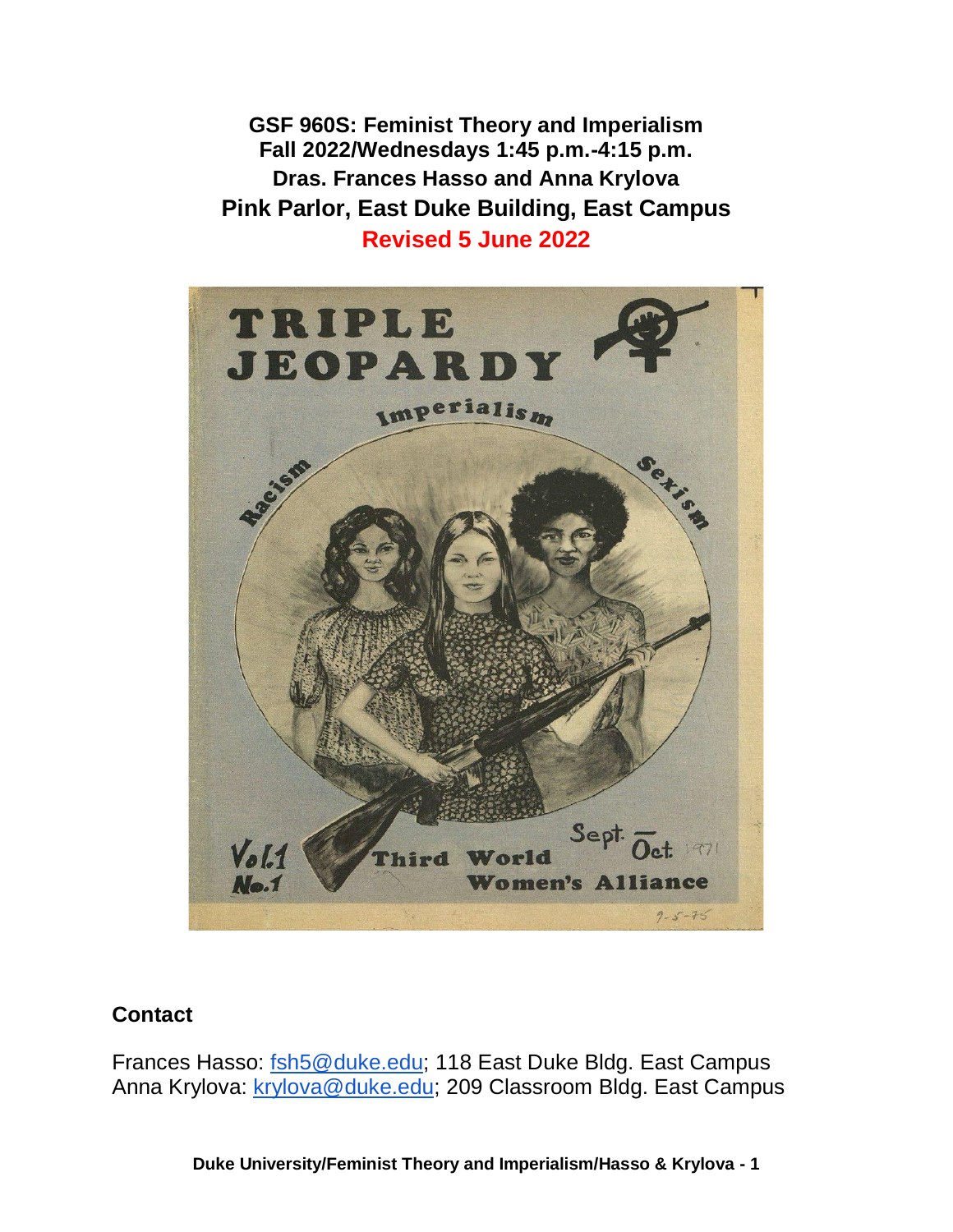## **Description**

In this graduate/postgraduate/faculty seminar we will study historically grounded concepts to explore the institutional, material, and cultural relationships or knots between feminist theory and activism and imperialism in their modern historical and contemporary modalities. We consider how theory is deemed to be theory and its relationships to hegemonic ideology and practices and material relations. Readings examine cultural, economic and intellectual imperialism, which is the focus of feminist and sexual theorization and critique in many parts of the world, as well as leftist movements as sites of anti-imperialist feminist and sexual theorizing and critique. In addition to following the money in the cases of the Open Society Institute and Ford Foundation, we examine a few "cultural" case studies (pinkwashing, Femen, Pussy Riot) where feminist and queer activism and solidarity align with imperialism and colonization. We will repeatedly revisit the question of whether and to what degree universal projects of feminist theory/feminism and queer theory/activism are possible and consider where that leaves us as thinkers, teachers, and community members.

Ideas and discussions and thus an intellectual community will be built over time together, whether or not participants are formally enrolled. It is jarring to this dynamic and community to miss sessions or chronically attend late or leave early.

*All participants are encouraged to and graduate students must write three questions (50-100 words) on the given day's readings and email them to Frances and Anna by 9 am of that Wednesday. We will also ask you to share your questions at the beginning of each class.*

*All participants are encouraged and graduate students will lead two class discussions (one during the first six weeks; the other during the last six weeks) on the given day's readings and, a week later, will write and submit a response essay on the readings discussed in that class meeting.*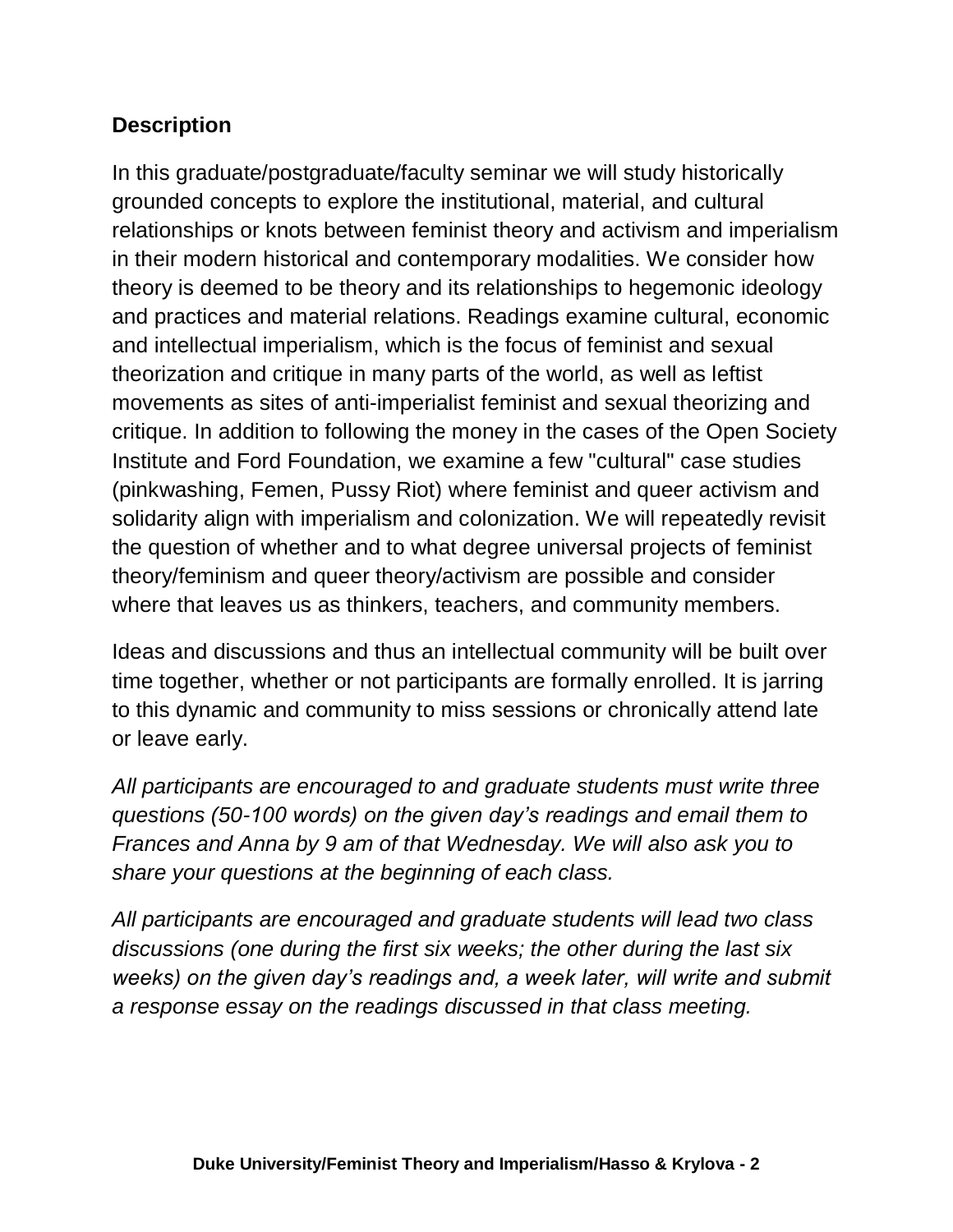Final grades will be based on the *weekly questions, two essays based on the two discussions students lead,* and informed attendance and participation.

# **Week 1 (August 31)**

Vernadette Vicuña Gonzalez. *Empire's Mistress, Starring Isabel Rosario Cooper*. Durham: Duke University Press 2021. Duke Library E-Book.

Sylvia Wynter and Katherine McKittrick. "Unparallelled Catastrophe for our Species?: Or, to Give Humanness a Different Future: Conversations." In *Sylvia Wynter: On Being Human as Praxis*. Edited by McKittrick. Durham: Duke University Press 2015. Duke Library E-Book.

# **Week 2 (Sept. 7)**

Samir Amin. "U.S. imperialism, Europe, and the Middle East." *Monthly Review* Vol. 56:6 (November 2004): 13-33. Duke Library.

Ingrid Harvold Kvangraven. "Beyond Eurocentrism." *New Frame*, May 18, 2022.<https://www.newframe.com/long-read-beyond-eurocentrism/>

Bashir Abu-Manneh. "The Illusions of Empire." *Monthly Review* Vol. 56:2 (June 2004): 31-47. Duke Library.

Utsa Patniak and Prabhat Patnaik. "Introduction" and "Chapter 6: Further Elaborations and Clarifications," 1-7, 78-96. In *A Theory of Imperialism.*  New York: Columbia University Press 2017. Duke Library E-Book.

Shahrzad Mojab. "Introduction: Marxism and Feminism," in *Marxism and Feminism*, edited by Mojab, 1-30. London: Zed Press 2015. Duke Library E-Book.

## **Week 3 (Sept. 14)**

Leila J. Rupp. "Challenging Imperialism in International Women's Organizations, 1888-1945." *NWSA Journal*, Vol. 8: 1 (Spring 1996): 8-27. Duke Library: https://www.proquest.com/docview/233238472?pqorigsite=360link&accountid=10598.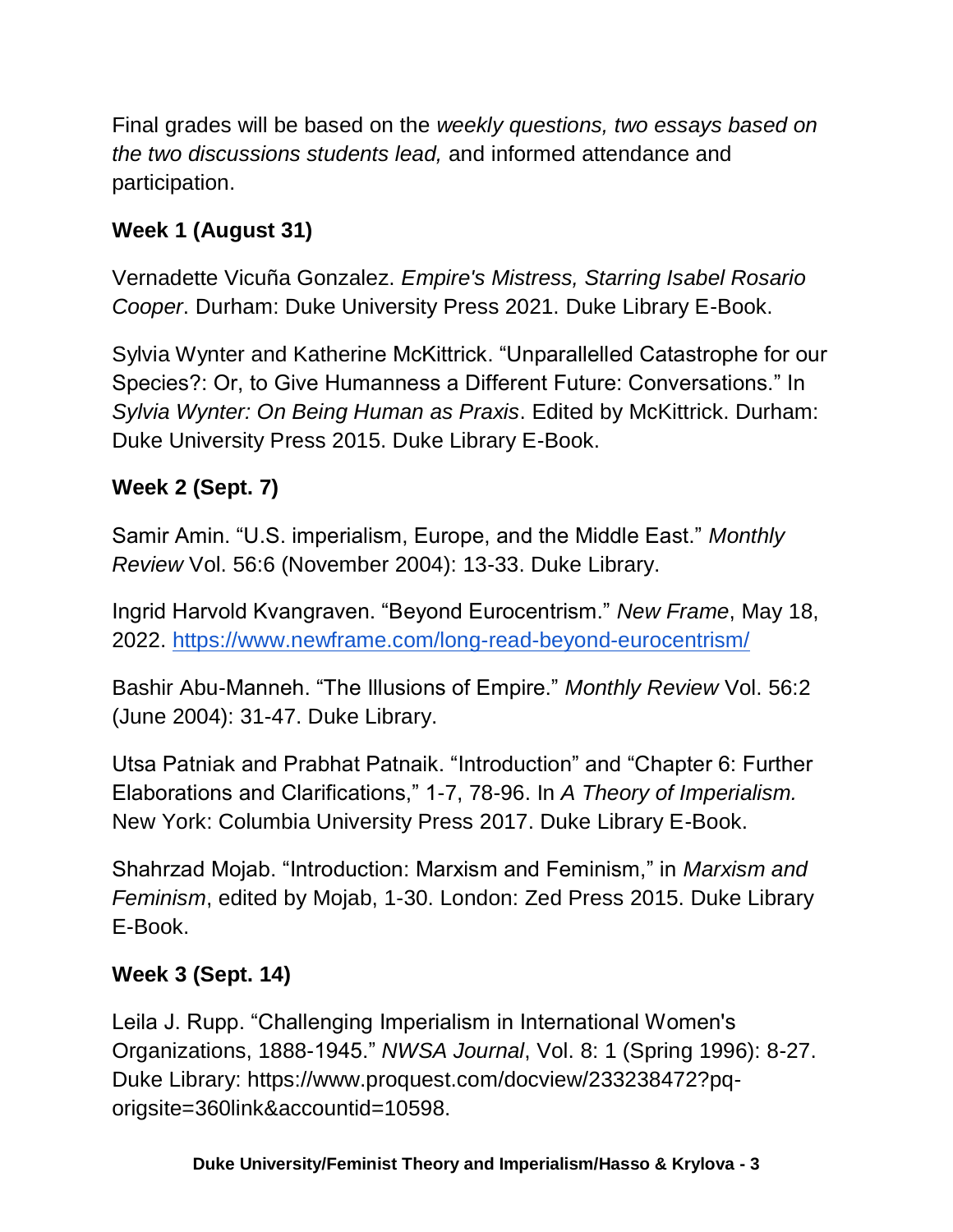Carole Boyce Davies. "Introduction. Recovering the Radical Black Female Subject: Anti-Imperialism, Feminism, and Activism." In *Left of Karl Marx: The Political Life of Black Communist Claudia Jones*. Durham: Duke University Press 2007. Duke Library E-Book.

Leela Fernandes. "Introduction," in *Transnational Feminism in the United States: Knowledge, Ethics, Power*, 1-32. New York: NYU Press 2013. Duke Library E-Book.

Serene J. Khader. "Is Universalism the Cause of Feminist Complicity in Imperialism?" *Social Philosophy Today* 35 (2019): 21-37. Available in Sakai Resources —>Readings folder.

Natalia Romé. "Schismatic Theory for a Liminal Time: On Reproduction, Feminism and Imperialism." In *[Decalages](https://oxy.primo.exlibrisgroup.com/discovery/delivery/01OCOL_INST:01OCOL/12144164630007016)* Vol. 2, 4, 2022.

## **Week 4 (Sept. 21)**

Antoinette Burton. "'History' is now: Feminist theory and the Production of Historical Feminisms." *Women's History Review* Volume 1:1 (1992): 25-38. Duke Library (click LibKey).

Françoise Vergès, translated by Ashley J. Bohrer. "Chapter 2: The Evolution Towards Twenty-First Century Civilizational Feminism." In *A Decolonial Feminism*. New York: Pluto Press 2021. Duke Library E-Book.

Christine Delphy. "Introduction to the English-language Edition" and "Who's Behind the 'Others'?", in *Separate and Dominate: Feminism and Racism After the War on Terror*, 1-35. London: Verso 2015. Available in Sakai Resources —>Readings folder.

Ann S. Orloff, Raka Ray, and Evren Savcı. "Introduction: Perverse Politics? Feminism, Anti-Imperialism, Multiplicity." In *Perverse Politics? Feminism, Anti-Imperialism, Multiplicity*, edited by Orloff, Ray, and Savcı. Bingley: Emerald Group Publishing Limited 2016. Duke Library E-Book.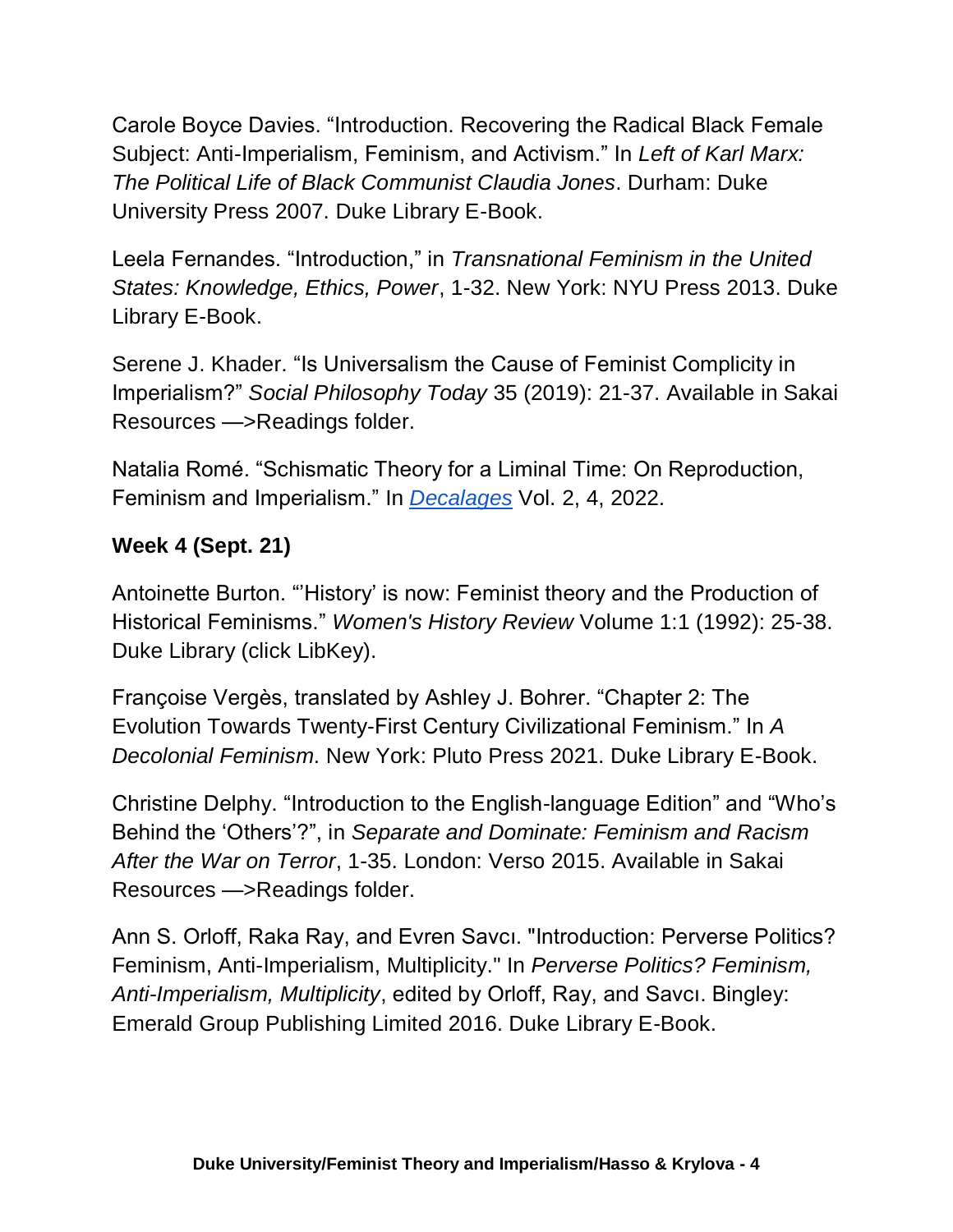## **Week 5 (Sept. 28)**

Carolyn J. Eichner. "Introduction," "Imprisoned, Colonized," and "Conclusion" in *Feminism's Empire*. New York: Cornell University Press 2022. Duke Library E-Book.

Françoise Vergès, translated by Kaiama L. Glover. "French Feminist Blindness: Race, Coloniality, Capitalism," in *The Wombs of Women: Race, Capital, Feminism*. Durham: Duke University Press 2020. Duke Library E-Book.

Frances S. Hasso. "'The Art of Death in Life:' Palestinian Futurism and Reproduction after 1948," in *Buried in the Red Dirt: Race, Reproduction and Death in Modern Palestine*. Cambridge: Cambridge University Press. Available open access on CUP website.

## **Week 6 (Oct. 5)**

Patricia McFadden. "Interrogating Americana: An African Feminist Critique." In *Feminism and War: Confronting U.S. Imperialism*, edited by Robin L. Riley, Chandra Talpade Mohanty, and Minnie Bruce Pratt, 56-67. London: Zed Books 2008. Available in Sakai Resources —>Readings folder.

Sunera Thobani. "White Wars: Western Feminisms and the `War on Terror'." *Feminist Theory*, Vol. 8, 2 (2007): 169-185. Duke Library.

Phyllis Chesler and Zillah Eisenstein. "Responses to Sunera Thobani's 'White wars: Western feminisms and the 'War on Terror".' *Feminist Theory*, Vol. 8: 2 (2007): 227-235. Duke Library.

Maya Mikdashi and Jasbir Puar. 2016. "Queer Theory and Permanent War." *GLQ: A Journal of Lesbian and Gay Studies*, Volume 22:2 (April 2016): 215-222. Duke Library.

Jasbir Puar. "Feminists and Queers in the Service of Empire." In *Feminism and War: Confronting U.S. Imperialism*, edited by Robin L. Riley, Chandra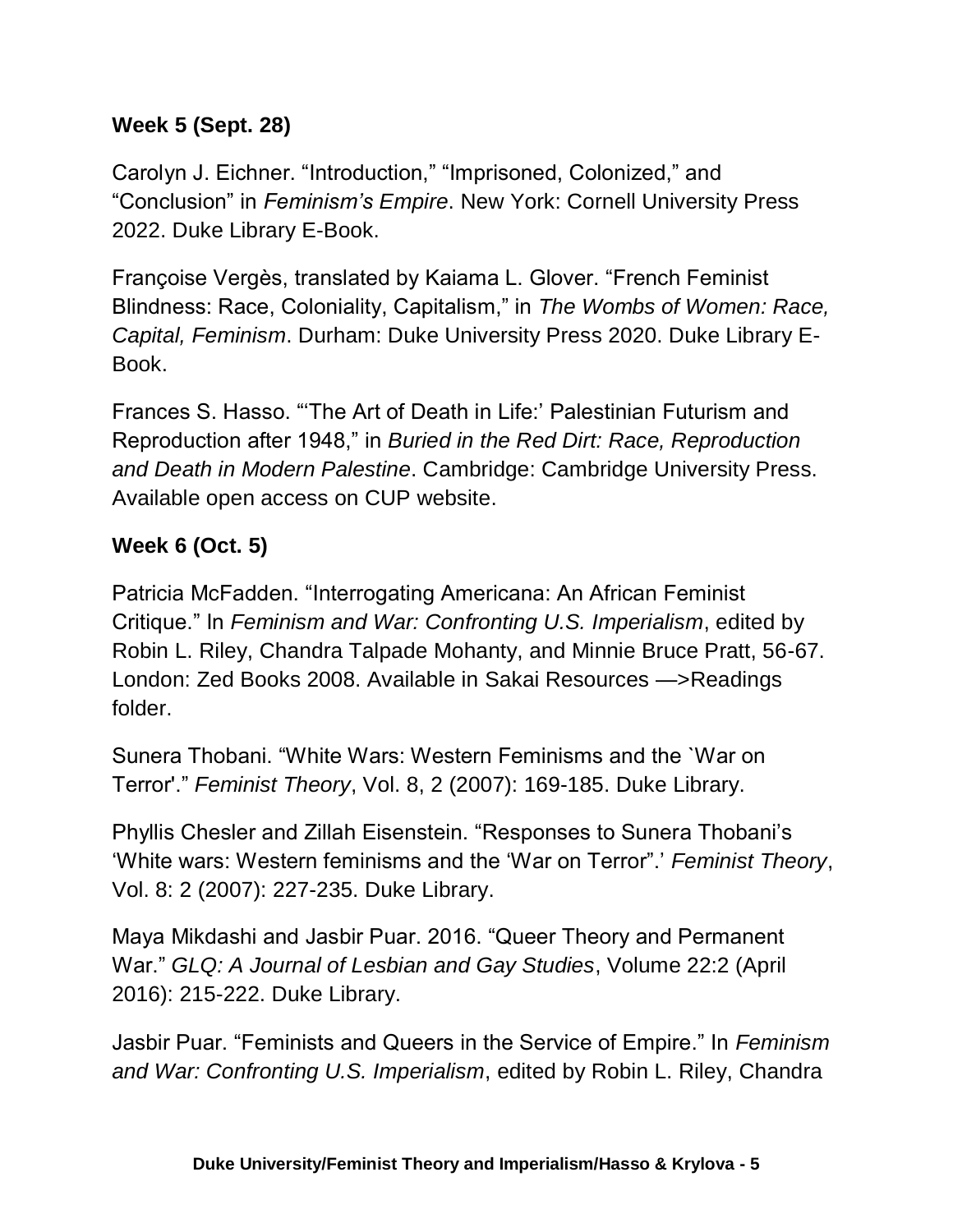Talpade Mohanty, and Minnie Bruce Pratt, 47-55. London: Zed Books 2008. Available in Sakai Resources —>Readings folder.

Jasbir Puar. "Citation and Censorship: The Politics of Talking About the Sexual Politics of Israel." *Feminist Legal Studies*, Volume 19, No. 133 (2011): 133-142. [https://link.springer.com/article/10.1007/s10691-011-](https://link.springer.com/article/10.1007/s10691-011-9176-3) [9176-3](https://link.springer.com/article/10.1007/s10691-011-9176-3)

# **Week 7 (Oct. 12)**

Nayoung Aimee Kwon. "Millennial Vengeance: Park Chan-Wook's Agassi (The Handmaiden) and the Return of Postcolonial Japonisme," in *Theorizing Colonial Cinema: Reframing Production, Circulation, and Consumption of Film in Asia*, 242-271. Edited by Kwon, Takushi Odagiri, and Moonim Baek. Bloomington: Indiana University Press 2022. Duke Library E-Book.

Rahul Rao. "Queer Questions." *International Feminist Journal of Politics* 16 (2) 2014: 199–217. [https://doi.org/10.1080/14616742.2014.901817.](https://doi.org/10.1080/14616742.2014.901817)

Nivi Manchanda. Chapters 3, 4 and 5 from *Imagining Afghanistan: the History and Politics of Imperial Knowledge*, 105-220. Cambridge: Cambridge University Press 2020. Duke Library E-Book.

# **Week 8 (Oct. 19)**

Anne-Maria Makhulu. "Introduction" and "Conclusion" in *Making Freedom: Apartheid, Squatter Politics, and the Struggle for Home*, 1-26 and 153-168. Durham: Duke University Press 2015. Duke Library E-Book.

Anne-Maria Makhulu. "Introduction," special issue on "Welfare and Precarity," *South Atlantic Quarterly* 115:1 (January 2016): 1-7. Duke Library.

Anne-Maria Makhulu. "Trump, Zuma, Brexit: anti-Black racism and the truth of the world." In *Safundi: The Journal of South African and American Studies*, 21:4 (2020): 493-503. Available in Sakai Resources —>Readings folder.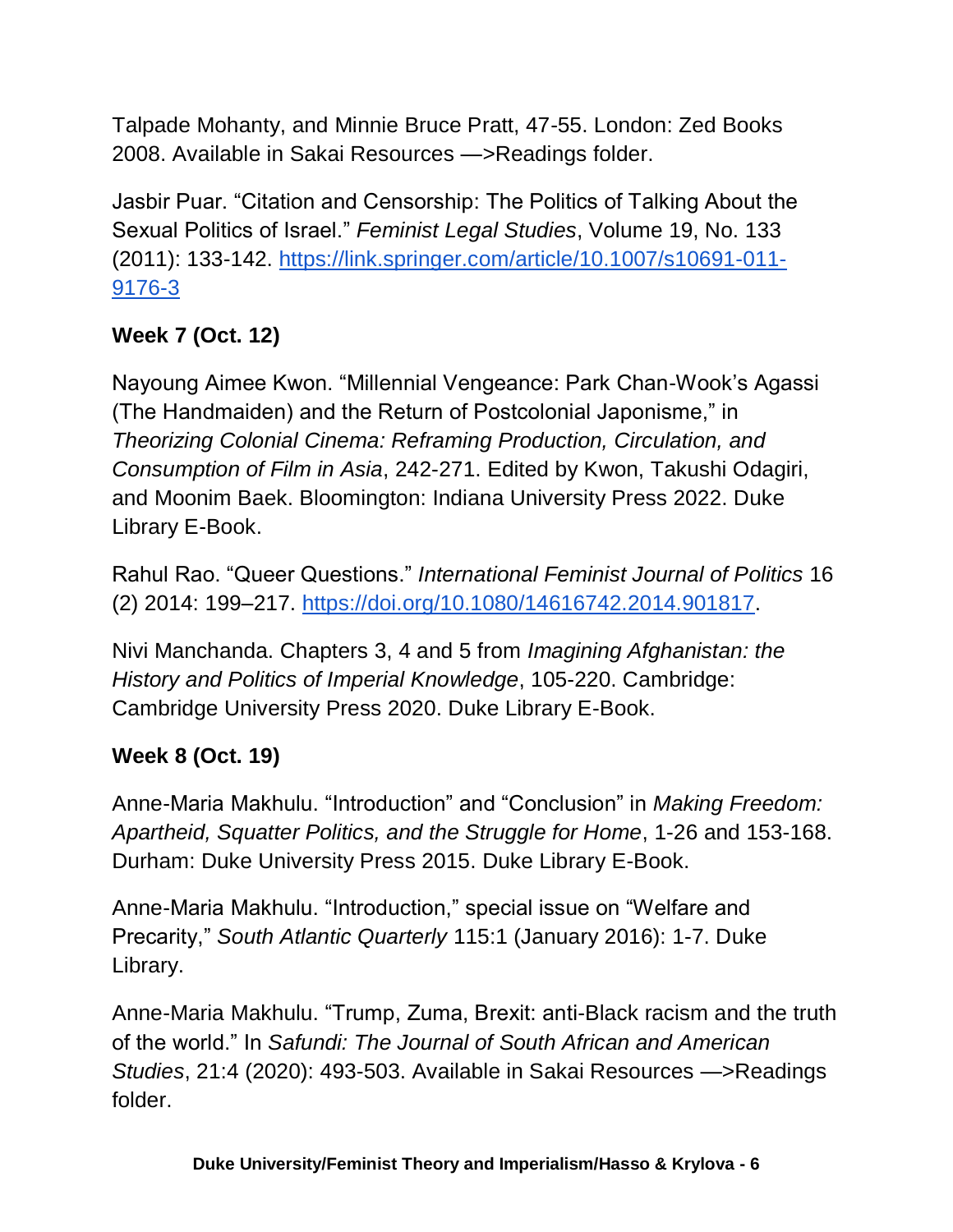Pumla Dineo Gqola. Selection from *Female Fear Factory: Unravelling Patriarchy's Cultures of Violence*. Abuja: Cassava Republic Press 2022.

## **Week 9 (Oct. 26)**

Alexandra Kollontai. Preface to *Society and Motherhood* (1915); Marxist archive:<https://www.marxists.org/archive/kollonta/1915/mother.htm>

Anna Krylova. "Bolshevik Feminism and Gender Agendas of Communism," in *The Cambridge History of Communism*, Vol. 1, edited by Silvio Pons and Stephen A. Smith, 424-446. Cambridge: Cambridge University Press 2017. In Sakai Resources —>Readings.

Anna Krylova. "Legacies of the Cold War and the Future of Gender in Feminist Histories of Socialism," in *The Routledge Handbook of Gender in Central-Eastern Europe and Eurasia* 2021, 41-51. In Sakai Resources — >Readings.

Elena Gapova. "On Nation, Gender, and Class Formation in Belarus … and Elsewhere in the Post-Soviet World". *Nationalities Papers* (0090-5992), Vol. 30.4: 639-662. In Sakai Resources —>Readings. [Note: final section on Masculinities is particularly fascinating!]

Kristen Ghodsee. "Socialist internationalism and State Feminism during the Cold War: the Case of Bulgaria and Zambia." *Clio: Women, Gender, History*, No. 41 (2015): 106-125. Duke Library (JSTOR).

#### **Week 10 (Nov. 2)**

Lydia Liu, Rebecca Karl, and Dorothy Ko. "On the Question of Women's Liberation" He-Yin Zhen (1907)," "On Feminist Antimilitarism" He-Yin Zhen (1907)." In *The Birth of Chinese Feminism: Essential Texts in Transnational Theory*, edited by Lydia Liu, et al. New York: Columbia University Press 2013. Available as an E-Book at Duke Library.

Mao Tse-tung. "On Practice: On the Relation Between Knowledge and Practice, Between Knowing and Doing." July 1937.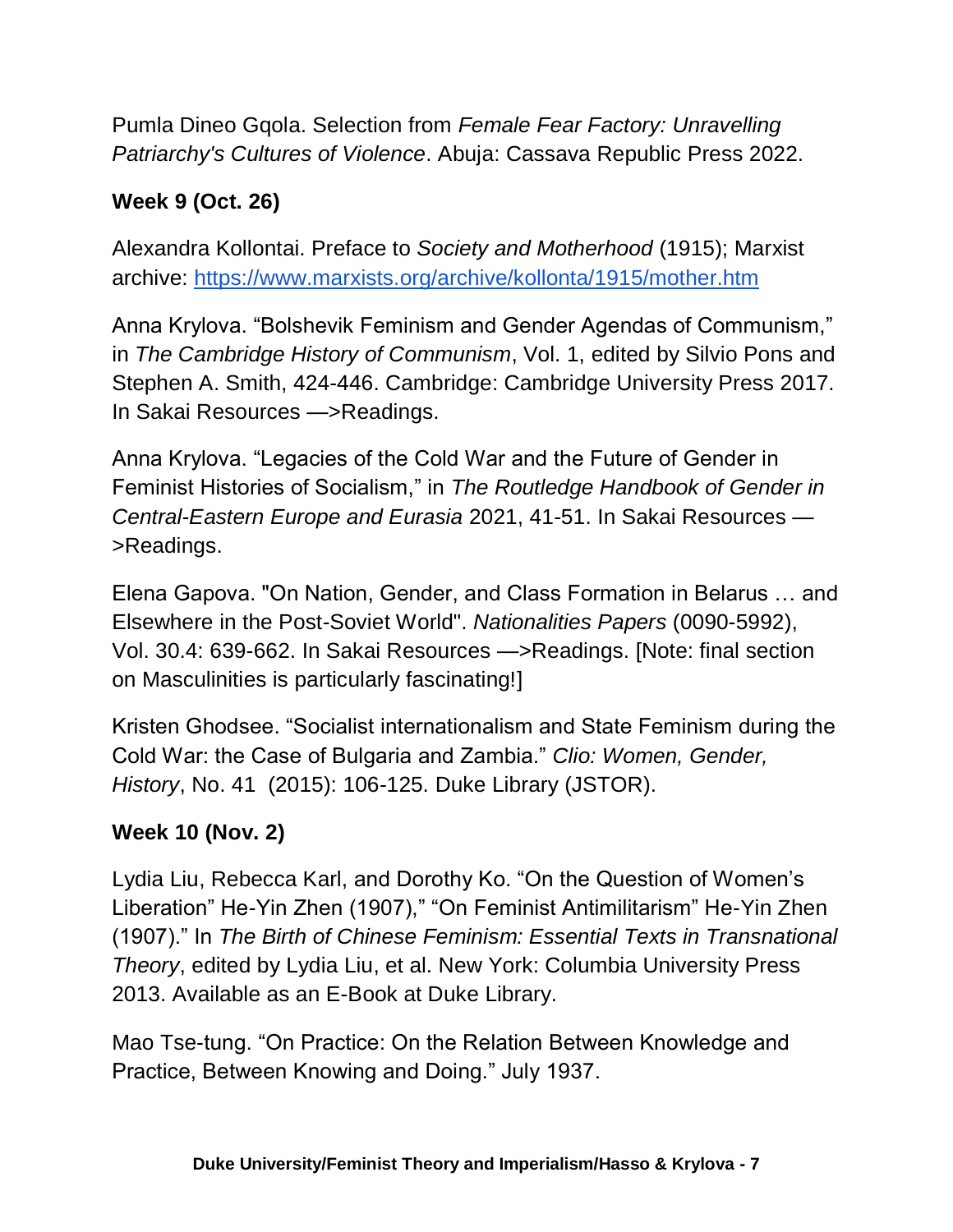[https://www.marxists.org/reference/archive/mao/selected-works/volume-](https://www.marxists.org/reference/archive/mao/selected-works/volume-1/mswv1_16.htm)[1/mswv1\\_16.htm](https://www.marxists.org/reference/archive/mao/selected-works/volume-1/mswv1_16.htm)

Xueping Zhong. "Women Can Hold Up Half the Sky." In *Words and Their Stories: Essays on the Language of the Chinese Revolution*, edited by Wang Ban. Brill 2010. In Sakai Resources —>Readings.

Wen Liu, Ana Huang, Jingchao Ma. "II. Young activists, new movements: Contemporary Chinese queer feminism and transnational genealogies." *Feminism & Psychology* Vol. 25:1 (2015): 11–17. Duke Library.

Nicola Spakowski. "Socialist Feminism in Postsocialist China." *Positions: Asia Critique* 26: 4 (November 2018): 561-592. Duke Library.

Nanette Funk. "A Very Tangled Knot: Official State Socialist Women's Organizations, Women's Agency and Feminism in Eastern Europe State Socialism," *European Journal of Women's History* (June 2014): 344-360. In Sakai Resources —>Readings.

## **Week 11 (Nov. 9)**

Joan Roelofs. "The Third Sector as a Protective Layer for Capitalism." *Monthly Review*, Vol. 47(4). [https://go.gale.com/ps/i.do?p=AONE&u=duke\\_perkins&id=GALE%7CA173](https://go.gale.com/ps/i.do?p=AONE&u=duke_perkins&id=GALE%7CA17338537&v=2.1&it=r&sid=summon) [38537&v=2.1&it=r&sid=summon](https://go.gale.com/ps/i.do?p=AONE&u=duke_perkins&id=GALE%7CA17338537&v=2.1&it=r&sid=summon)

Darren Walker. "Old Money, New Order." *Foreign Affairs* Vol. 97 (6) (Nov/Dec 2018): 158-166. In Sakai Resources —>Readings.

Karolina Kluczewska. "Donors LGBT Support in Tajikistan : Promoting Diversity or Provoking Violence?" *Sex and Translation in World Politics*, edited by Caroline Cottet and Manuela Lavinas Picq, E-International Relations (E-IR), 2019: 112–26.<https://www.e-ir.info/pdf/79115>

Lucie Ryntová. "Gender seminars for Teachers in Open Society Fund, Prague." *Czech Sociological Review*, Vol. 7, No. 2, The Position of Czech Women in the Society of the 1990s in the Spectrum of Research (FALL 1999): 254-256. Duke Library.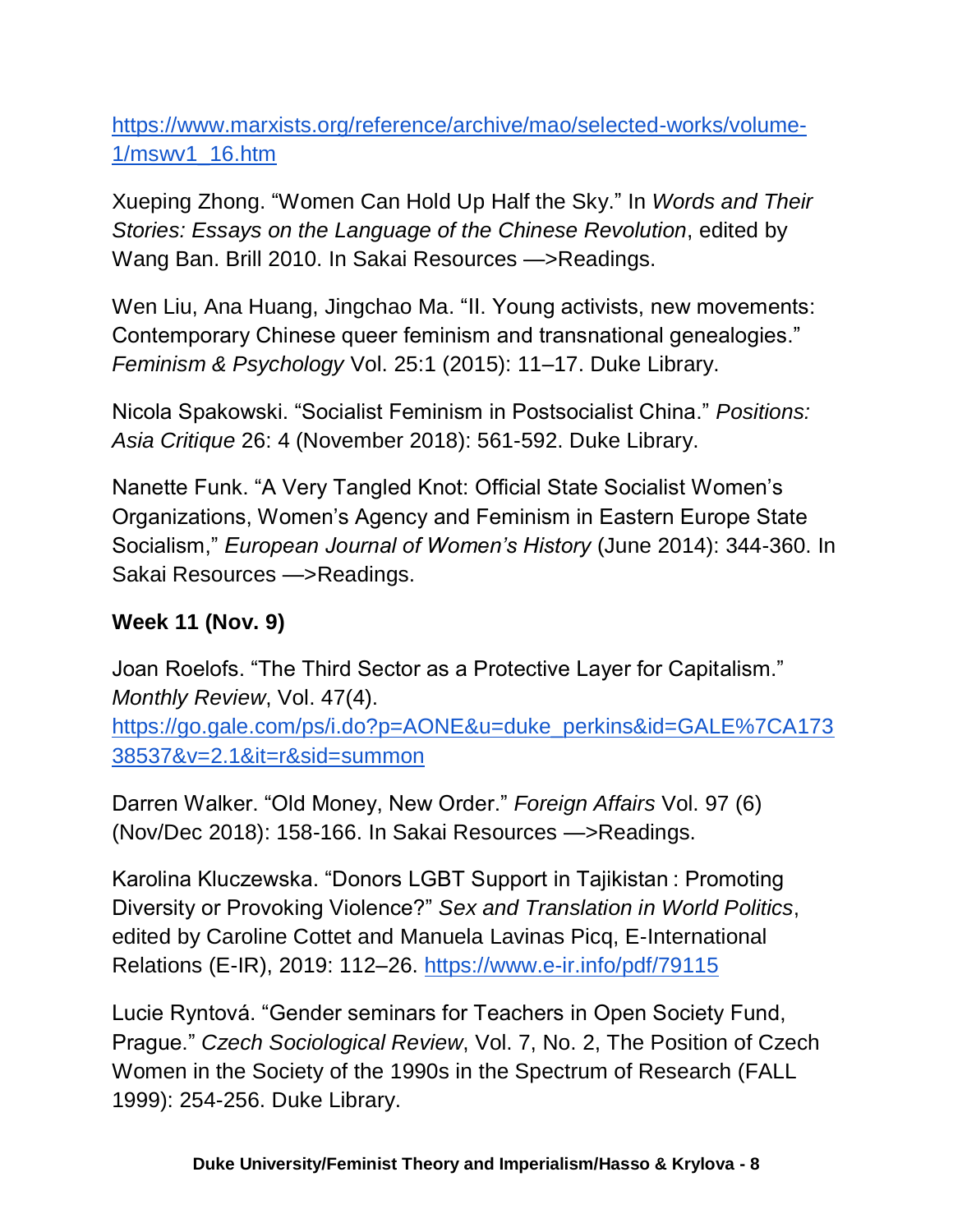Paul Stubbs. "Flex Actors and Philanthropy in (Post-)Conflict Arenas: Soros' Open Society Foundations in the Post-Yugoslav Space." *Croatian Political Science Review*, Vol. 50, No. 5, 2013: 114-138.

Despina Lalaki. "The Cultural Cold War and the New Women of Power. Making A Case based on the Fulbright and Ford Foundations in Greece." 2018. CUNY Academic Works. Originally published in *Histoire@Politique* n° 35, mai-août 2018 [en ligne: [www.histoire-politique.fr\]](http://www.histoire-politique.fr/). [https://academicworks.cuny.edu/ny\\_pubs/486/](https://academicworks.cuny.edu/ny_pubs/486/)

## **Week 12 (Nov. 16)**

Theresa O'Keefe. "My body is my manifesto!: SlutWalk, FEMEN and Femmenist Protest." *Feminist Review* 107 (2014): 1-19. Duke Library.

Jessica Zychowicz. "Two Bad Words: FEMEN & Feminism in Independent Ukraine." *Anthropology of East Europe Review* Vol. 29 (2) 2011: 215-227. Duke Library.

Elena Gapova. "Becoming Visible in The Digital Age: The class and media dimensions of the Pussy Riot affair." *Feminist Media Studies*, 15:1 (2015): 18-35. Duke Library.

Emily Channell. "Is sextremism the new feminism? Perspectives from Pussy Riot and Femen." *Nationalities Papers* Vol. 42 (4) 2014: 611-614. Duke Library.

#### **Thanksgiving Break next week**

#### **Week 13 (Nov. 30)**

Duke on Gender public seminar with three or four invited guests for our class that will be live-streamed or recorded for posting on YouTube – **12:30-4:30 p.m.** Catered lunch.

#### **END**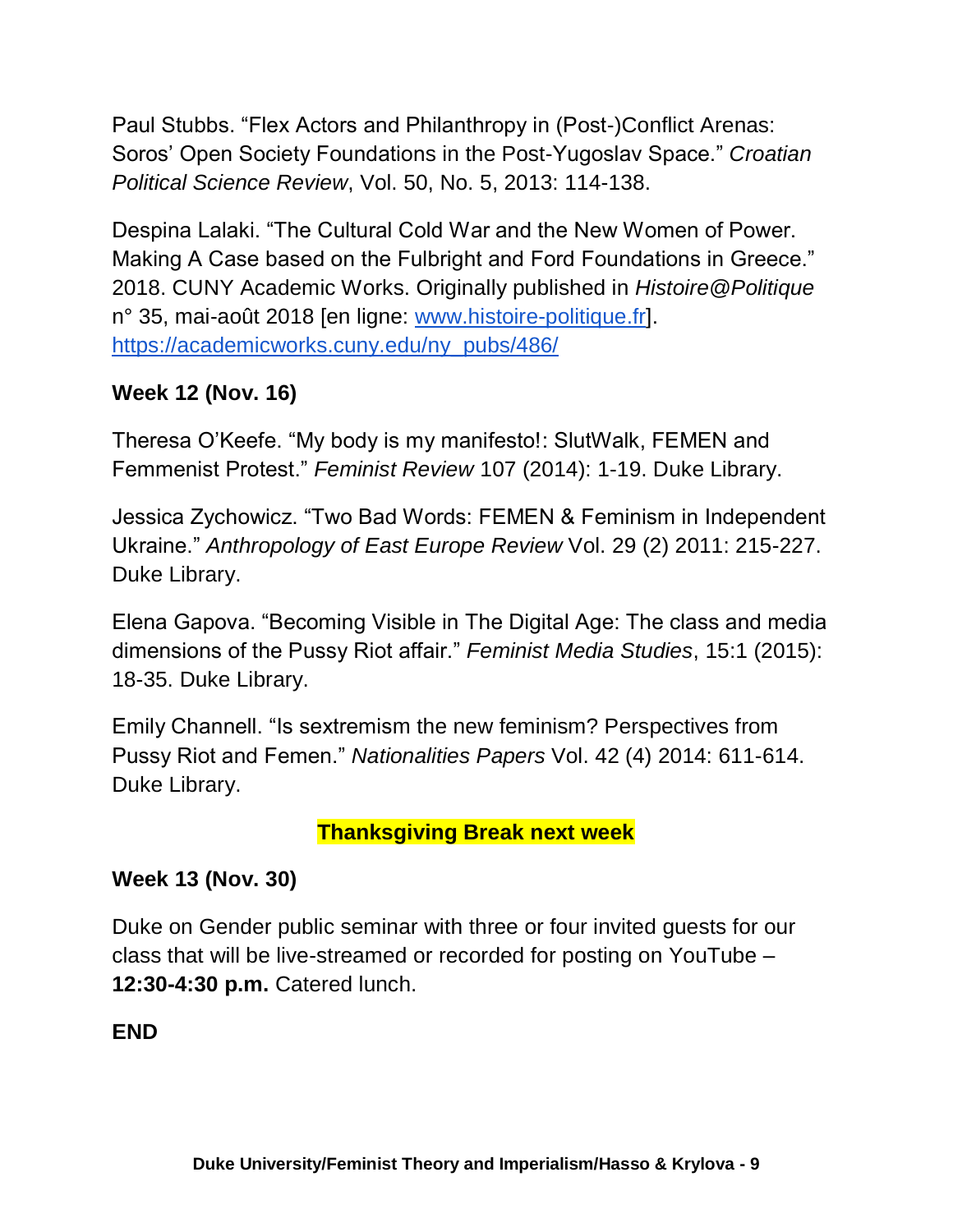## **ADDITIONAL SOURCES**

Gayatri Spivak Chakravorty. "Feminism and Critical Theory." *Women's Studies International Quarterly*, Vol. 1: 241-246.

Gayatri Spivak Chakravorty. "A Moral Dilemma." *Theoria: A Journal of Social and Political Theory*, No. 96 (2000): 99–120.

Carby, Hazel V. "'On the Threshold of Woman's Era': Lynching, Empire, and Sexuality in Black Feminist Theory." *Critical Inquiry* Vol. 12, Issue 1 (Fall 1985). Available online at Duke Library.

Judith Grant. "Inventing Feminist Theory," in *Inventing Feminist Theory*, 2nd ed., 31-53. New York: Routledge 2020. Duke Library E-Book.

Antoinette Burton. "Introduction: The Troubled Ground of Empire" and "Epilogue: Toward a Minority History of British Imperialism." In *The Trouble with Empire: Challenges to Modern British Imperialism* (Oxford: Oxford University Press 2015). Available as an E-Book at Duke Library.

Lila Abu-Lughod. "Do Muslim Women Really Need Saving? Anthropological Reflections on Cultural Relativism and Its Others." *American Anthropologist* 104, no. 3 (2002): 783–90. Duke Library.

Obioma Nnaemeka, editor. *Female Circumcision and the Politics of Knowledge: African Women in Imperialist Discourses*. Westport, CT: Praeger Publishers 2005. Duke Library (not e-book).

Elora Halim Chowdhury. "Locating Global Feminisms Elsewhere: Braiding US Women of Color and Transnational Feminisms." *Cultural Dynamics*  21:1 (2009): 51–78. Duke Library.

Clare Midgley. "Gender and Imperialism: Mapping the Connections," in *Gender and Imperialism*, edited by Midgley, 1-18. Manchester: Manchester University Press 1998. Available in Sakai Resources —>Readings folder.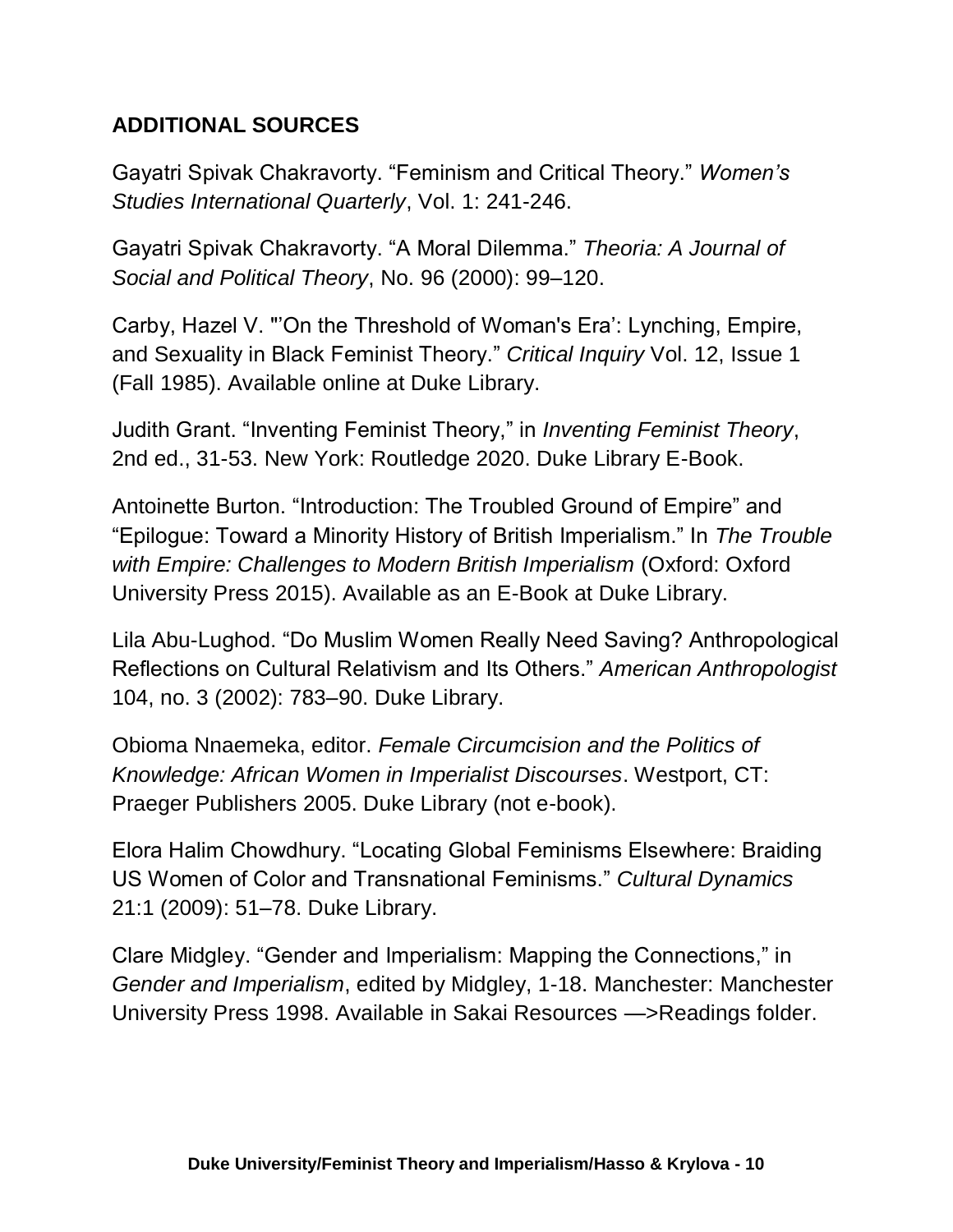Sunny Woan. "White Sexual Imperialism: A Theory of Asian Feminist Jurisprudence." *Washington & Lee Journal of Civil Rights and Social Justice*. Issue 2 (Spring 2008). Duke Library.

Kathi Weeks. "Scaling-Up: A Marxist Feminist Archive." In *Feminist Studies*, Volume 47:3 (2021): 842-870. Duke Library.

Kristen Ghodsee. "Untangling the Knot: A Response to Nanette Funk," *European Journal of Women's Studies* 22, no. 2 (2015): 248-252. In Sakai Resources —>Readings.

John Bellamy Foster. "Naked Imperialism: The US Pursuit of Global Dominance." *Monthly Review* Vol. 57:4 (September 2005): 1-11. Duke Library.

Valerie Amos and Pratibha Parmar. "Challenging Imperial Feminism." *Feminist Review* No. 17 (Autumn 1984): 3-19. Many Voices, One Chant: Black Feminist Perspectives. Duke Library.

Sima Shakhsari. *Politics of Rightful Killing: Civil Society, Gender, and Sexuality in Weblogistan*. Durham: Duke University Press 2020. Duke Library.

David Ransom. "Ford Country: Building an Elite for Indonesia." From Steve Weissman, ed., with members of the Pacific Studies Center and the North American Congress on Latin America, *The Trojan Horse: A Radical Look at Foreign Aid* (Palo Alto, CA: Ramparts Press, 1975 revised edition), 93-116.

Igor Czernecki. "An intellectual offensive: The Ford Foundation and the Destalinization of the Polish social sciences." *Cold War History* Vol. 13:3: 289-310.

Eric D. Pullin. "'Money Does Not Make Any Difference to the Opinions That We Hold': India, the CIA, and the Congress for Cultural Freedom, 1951– 58." In *Intelligence and National Security* Vol. 26 (2–3) April-June 2011: 377–398.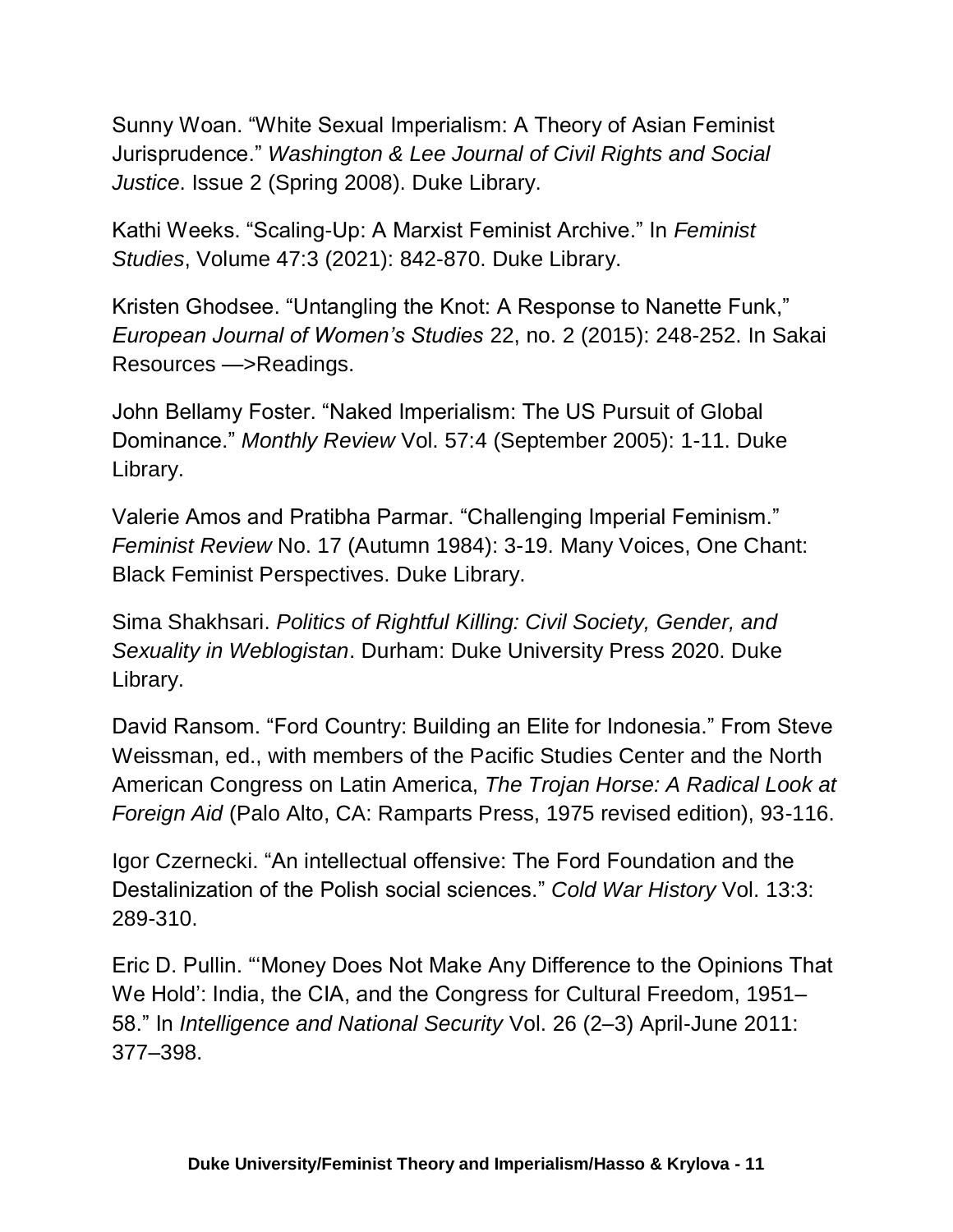Tie Han. "The Ford Foundation and Chinese Studies, 1950-1979." Ph.D. Dissertation, The University of Wisconsin - Madison, 1997.

Sam Phiri & Pieter J Fourie. "Media development aid and the Westernisation of Africa: The Case of the Open Society Initiative for Southern Africa (OSISA)." *Communicatio: South African Journal for Communication Theory and Research,* Volume 37 (1) 2011: 80–99.

Wim de Jong. "Humanizing Capitalism: The Educational Mission of the Ford Foundation in West Germany and the United States (1945–1960)." In *Moralizing capitalism: agents, discourses and practices of capitalism and anti-capitalism in the modern age* by Stefan Berger and Alexandra Przyrembel. Cham, Switzerland: Palgrave Macmillan 2019. In Sakai Resources —>Readings.

Mariano Ben Plotkin. "Cultural Imperialism and Transnational Misunderstandings: The Case of the Marginality Project." *J. Latin American Studies* Vol. 47 (November 2014): 65-92.

Caroline Davis. *African Literature and the CIA: Networks of Authorship and Publishing*. Cambridge: Cambridge University Press 2020. Available in Sakai Resources —>Readings folder.

Eric Thomas Chester. *Covert Network: Progressives, the International Rescue Committee and the CIA*. New York: Routledge 1996.

James Petras. "The Ford Foundation and the CIA: A documented case of philanthropic collaboration with the Secret Police." *Rebelión*, 15 December 2001.<https://www.ratical.org/ratville/CAH/FordFandCIA.pdf>

Matthew Farmer. "Contemporary Context of Sexual Orientation and Gender Identity in International Politics" and "Analysing the UK-Based NGO Landscape Engaged in Transnational LGBT Activism." In *Transnational LGBT Activism and UK-Based NGOs*. Global Queer Politics. Palgrave Macmillan, Cham. [https://doi.org/10.1007/978-3-030-45377-0\\_5.](https://doi.org/10.1007/978-3-030-45377-0_5)